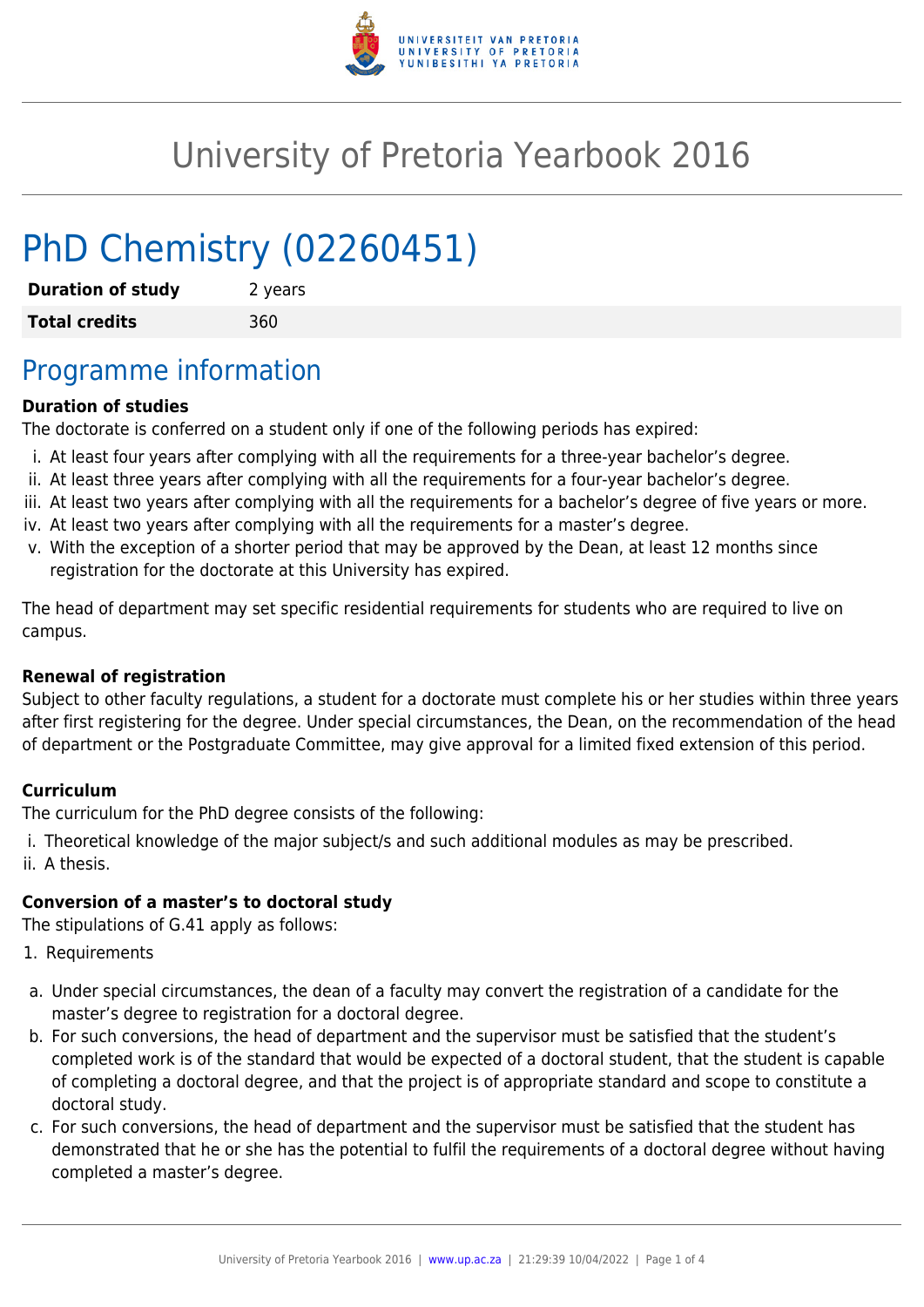

#### 2. Process

- a. Application for conversion may be submitted at any time during the course of study for the master's degree.
- b. The application for the conversion must include the following documentation:
- i. A detailed progress report by the candidate of the work completed for the master's project. The report must provide proof that the results obtained thus far are of such a standard and scientific significance that they justify conversion to a doctoral project. The report should include details of presentations made at conferences and of material that has been submitted for publication and/or published.
- ii. A detailed proposal for the intended doctoral project, written by the candidate, including the objectives of the project.
- iii. A recommendation by the supervisor with specific comments on the ability of the applicant as a potential doctoral candidate as well as the feasibility of the conversion, especially with regard to the information provided by the candidate in his/her reports (items (i) and (ii)).
- iv. A recommendation by the head of department, if he or she is not the supervisor, in which the ability of the candidate as a potential doctoral candidate is confirmed.
- v. If the dean considers it advisable for the faculty, the candidate may be required to present a seminar to the department in support of the application. In this case, the head of department should include a report on this in his or her recommendation.
- c. The application of the candidate, together with the reports and recommendations, is submitted for consideration to the dean, (who may delegate to the Chairperson of the Faculty Postgraduate Committee) for approval. The decision should be submitted to the Faculty Board for approval.

#### **General**

Candidates are required to familiarise themselves with the General Regulations regarding the maximum duration of study and the requirements to submit an article/s for publication.

## Admission requirements

In addition to the requirements of General Regulations G.1.3 and G.62 an appropriate MSc degree is a prerequisite for admission to PhD studies. Additional requirements and conditions can be specified by the Dean on the recommendation of the head of department and the supervisor.

### Examinations and pass requirements

- i. Consult the General Regulations that apply to the calculation of marks.
- ii. In order to obtain the PhD degree the candidate must:
- pass the examinations and the prescribed modules, as determined in the study programme;
- pass the thesis: and
- pass the final examination on the thesis and general subject knowledge.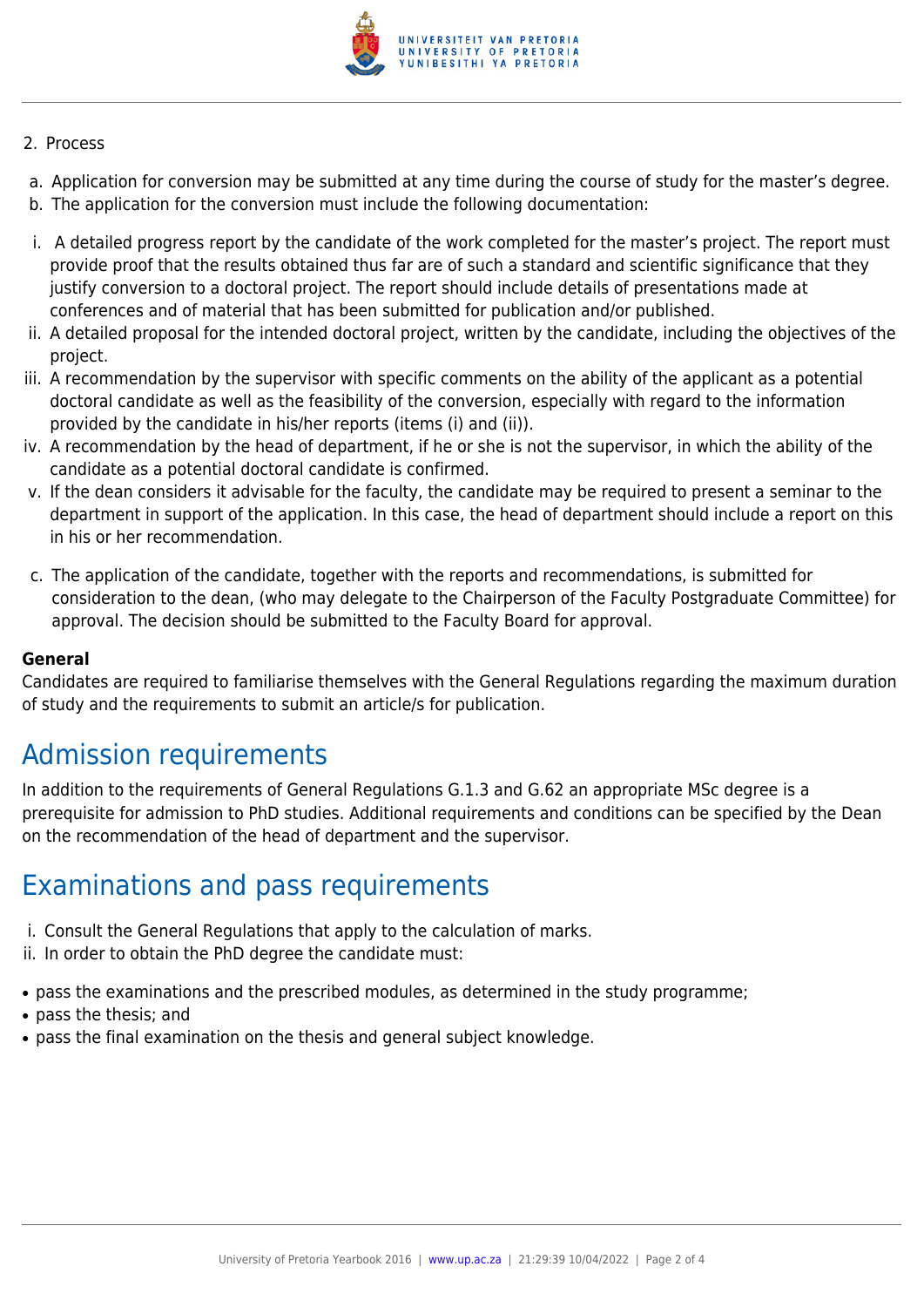

## Curriculum: Year 1

**Minimum credits: 360**

### **Core modules**

[Thesis: Chemistry 990](https://www.up.ac.za/faculty-of-education/yearbooks/2016/modules/view/CHM 990) (CHM 990) - Credits: 360.00